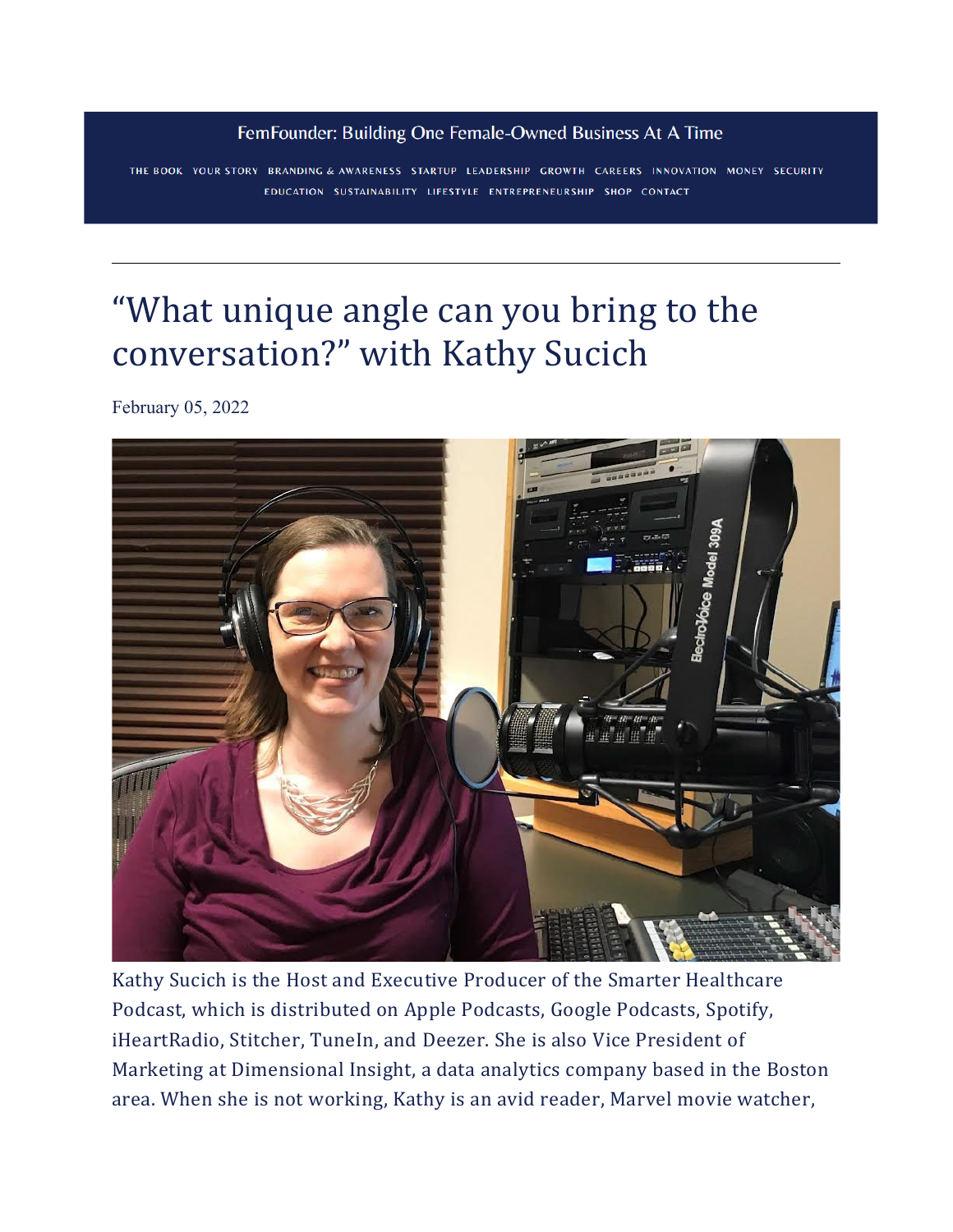and Peloton-er. She lives in Massachusetts with her husband, three daughters, and a dog.

#### **Can you tell our readers about your background?**

I went to college in New Hampshire, which is the state that hosts the first-in-thenation Presidential primary every four years. I had some friends who were involved in the college radio station, and because I was a government major with an interest in American politics, they asked if I would join the radio station to interview presidential candidates as they swung through town. I did, and was instantly hooked on broadcasting. I ended up becoming news director and anchoring our Election Night coverage in 1996. That was the birth of my career in communications!

After college, I worked as a television news writer and producer for a few years before making my way into the relatively more stable world of technology public relations. I worked at a PR agency for about nine years and then did some freelance writing and public relations before joining my current company. I have now been at Dimensional Insight for nine years in a variety of marketing roles. I started as a part-time PR & Social Media Manager and I've worked my way up to VP of the department.

In January 2020, after probably about a year of both noodling on the idea and putting all the right pieces into place, I launched the Smarter Healthcare Podcast to profile people working on the front lines of healthcare innovation. The launch of the podcast felt a bit like coming full circle, going back to my roots in broadcasting, but in a modern way.

#### **What inspired you to start your podcast?**

Healthcare is one of the primary vertical markets in which Dimensional Insight has customers, and over the years, I've immersed myself in the world of healthcare technology. I've found that there are so many interesting stories in this area that I wanted to share, from applications of telehealth, to artificial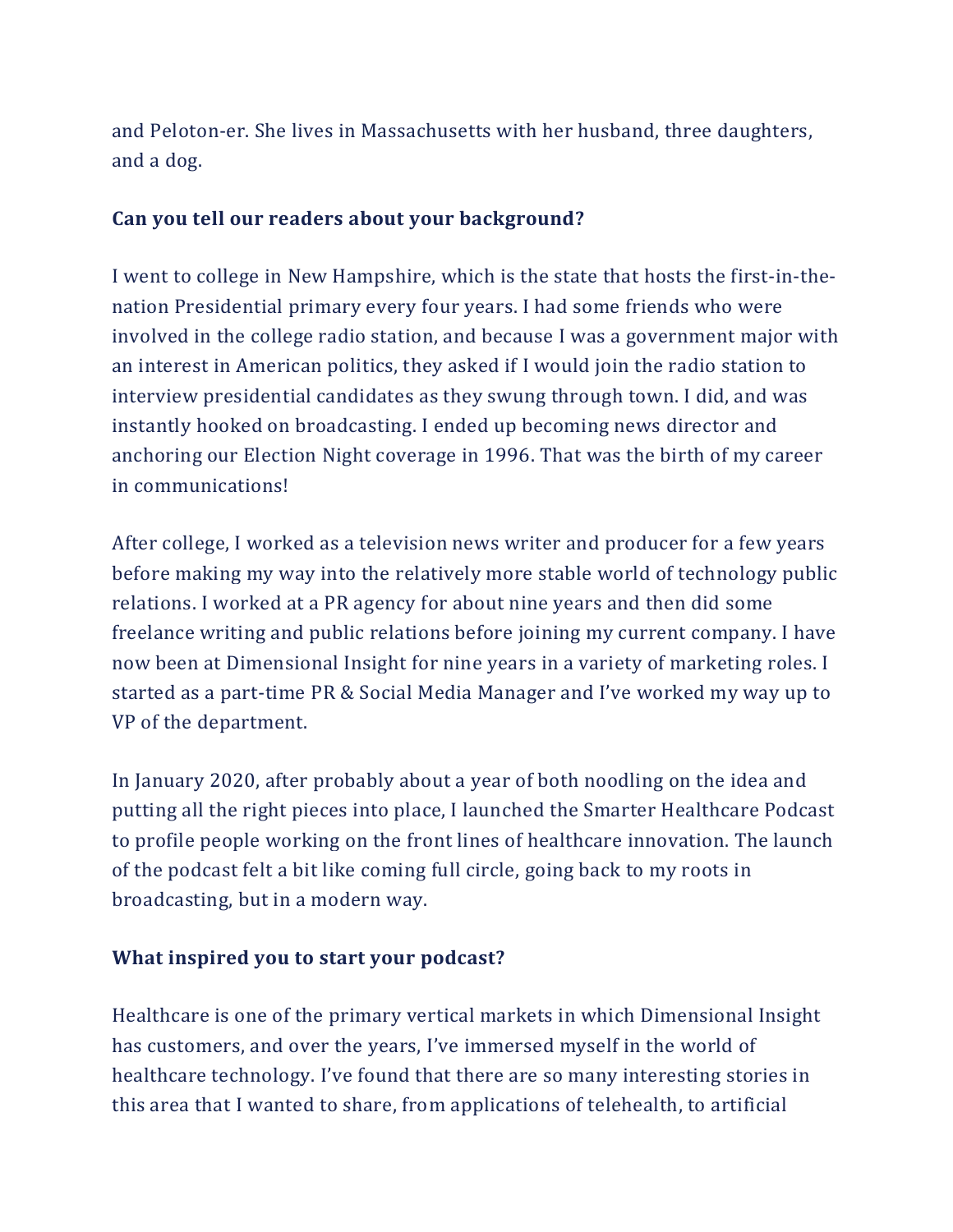intelligence, to VR and robotics. And with my background in broadcasting, I was itching to do something "on air." A podcast seemed to be the logical way to combine these interests.

#### **How did you start it? What were the first steps you took?**

The first step was to figure out what I was good at, and what I was not so good at. I determined that my strengths lied in booking and interviewing guests. My weaknesses were in audio editing and distributing the podcast. So I opted at the outset to not even worry about those aspects of the podcast and outsource them. I'm currently working with a great editor and a great podcast distributor, and I couldn't be happier to have these tasks off of my plate.

Next, I gave a lot of thought as to my audience and angle for the Smarter Healthcare Podcast. There were a lot of different directions in which I could have taken the podcast, but ultimately, I decided that I wanted to focus it on the technologies and people who are shaping the future of healthcare.

The last initial step was to start booking and interviewing guests. There comes a point where you have to turn your thoughts into action, and just do the darned thing. I had thought about doing a podcast for many, many months, and actually starting to do it was both exciting and scary.

### **What has been the most effective way of raising awareness for your podcast?**

We have LinkedIn and Twitter accounts for the Smarter Healthcare Podcast where we promote new episodes, and we also cross-promote on our Dimensional Insight LinkedIn and Twitter feeds, as well as our corporate website. In addition, I ask my guests to promote the podcast. I've found that typically, the episodes that have the most downloads are those where the guests themselves have been actively promoting them.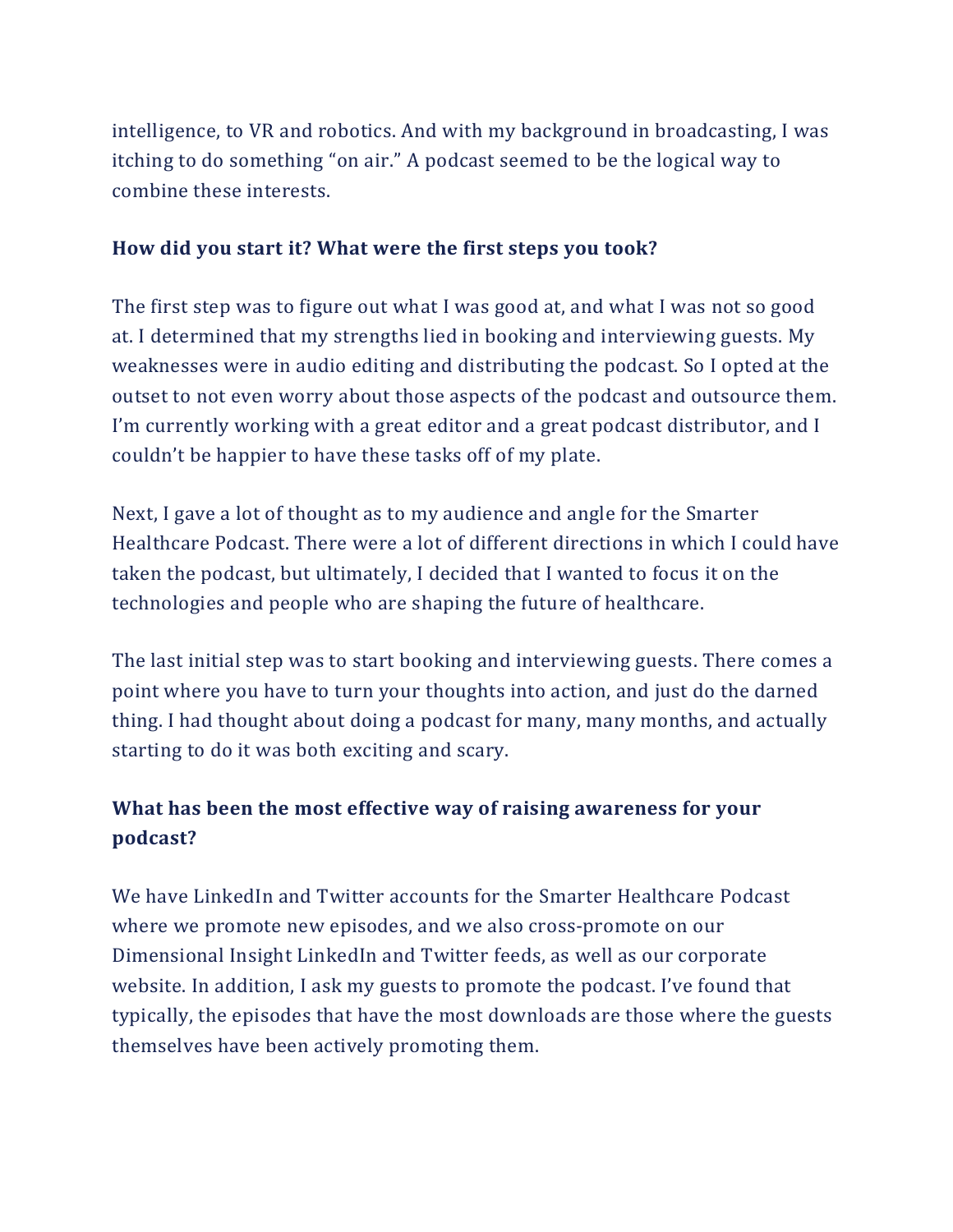If I were to take a "next step" in terms of promoting my podcast, I would look into paid opportunities, such as advertising or joining a podcast network.

#### **What have been your biggest challenges when launching your podcast?**

Hands down, the top challenge has been the COVID-19 pandemic! I initially wanted to do most of my interviews in person, because I felt that made for a better conversation, so I tried to schedule interviews either at conferences I attended or with somewhat local guests. In fact, my Episode 2 guest was an inperson interview I had with a global health professor at Dartmouth College, my alma mater. We talked for a few minutes about this virus in China that we were starting to hear about, and then about a month after that interview aired, the whole world shut down.

After that, all my interviews went virtual. Although I was initially disappointed at that, I've found it's alright because it actually broadens the pool of people I can interview, and I have had guests from all around the world. I now conduct my interviews on Zoom and request that guests keep their cameras on so I can see them so it's more like an in-person interview where you can better read pauses or non-verbal cues in the conversation.

## **How do you monetize your podcast? What are your best tips to monetize a podcast?**

Our podcast is currently not monetized, since it is financed by Dimensional Insight. Monetization is definitely something I have given thought to, though, if we ever look to broadly expand in the future.

#### **What's your best piece of advice for aspiring and new podcasters?**

My biggest piece of advice goes back to the audience and the angle for your podcast. Really give some thought as to who you're targeting, and what you can provide to them that's different from what they'll get anywhere else. There are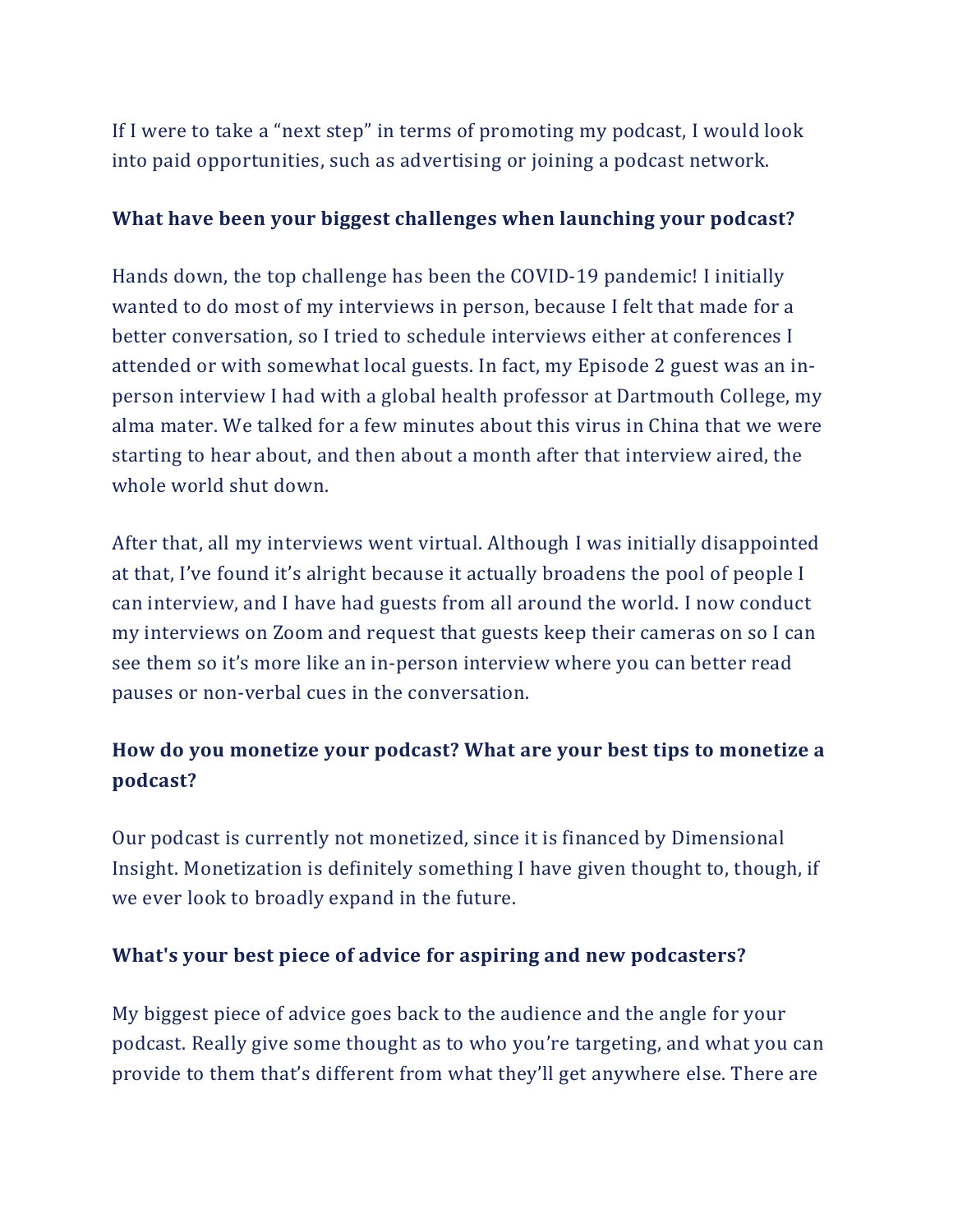so many podcasts out there these days, so it's important to think about what makes yours unique.

A follow-up piece of advice would be to stick to that angle! Yes, you will find other interesting stories or things you will want to share with your listenership, but you don't have to be everything to everyone. Less is often more, as they say.

#### **What's your favorite app, blog, and book? Why?**

**Favorite app: Peloton.** It's important for me to have an outlet outside of my work, and during the pandemic, my husband and I hopped on the Peloton bandwagon. I love having an endless number of workouts to choose from every day on my Peloton app and being a part of a supportive, albeit virtual, community.

**Favorite blog: NY Times Live Feed.** The "live" blog on the NY Times website is one of the first places I go for news each day. It gives me a quick synopsis of what is important in the world today without being too much of a news overload.

**Favorite book: The Plot.** Gosh, this one is hard, so I picked the best book I read in the last year. The Plot by Jean Hanff Korelitz was great – good characters, good pacing, and quite an ending! I have a Bookstagram account @books.happen on Instagram if you want to see some of the other books I read throughout the year.

#### **What's your favorite business/podcast tool or resource? Why?**

Honestly, I think the best podcast resource is just listening to other podcasts. It helps me figure out what is newsworthy, what is interesting, and what is appealing as a podcast listener.

I listen to NPR's Up First every morning. Similar to the NY Times live blog, it keeps me up to date on the news each day. Less frequent in my rotation (but still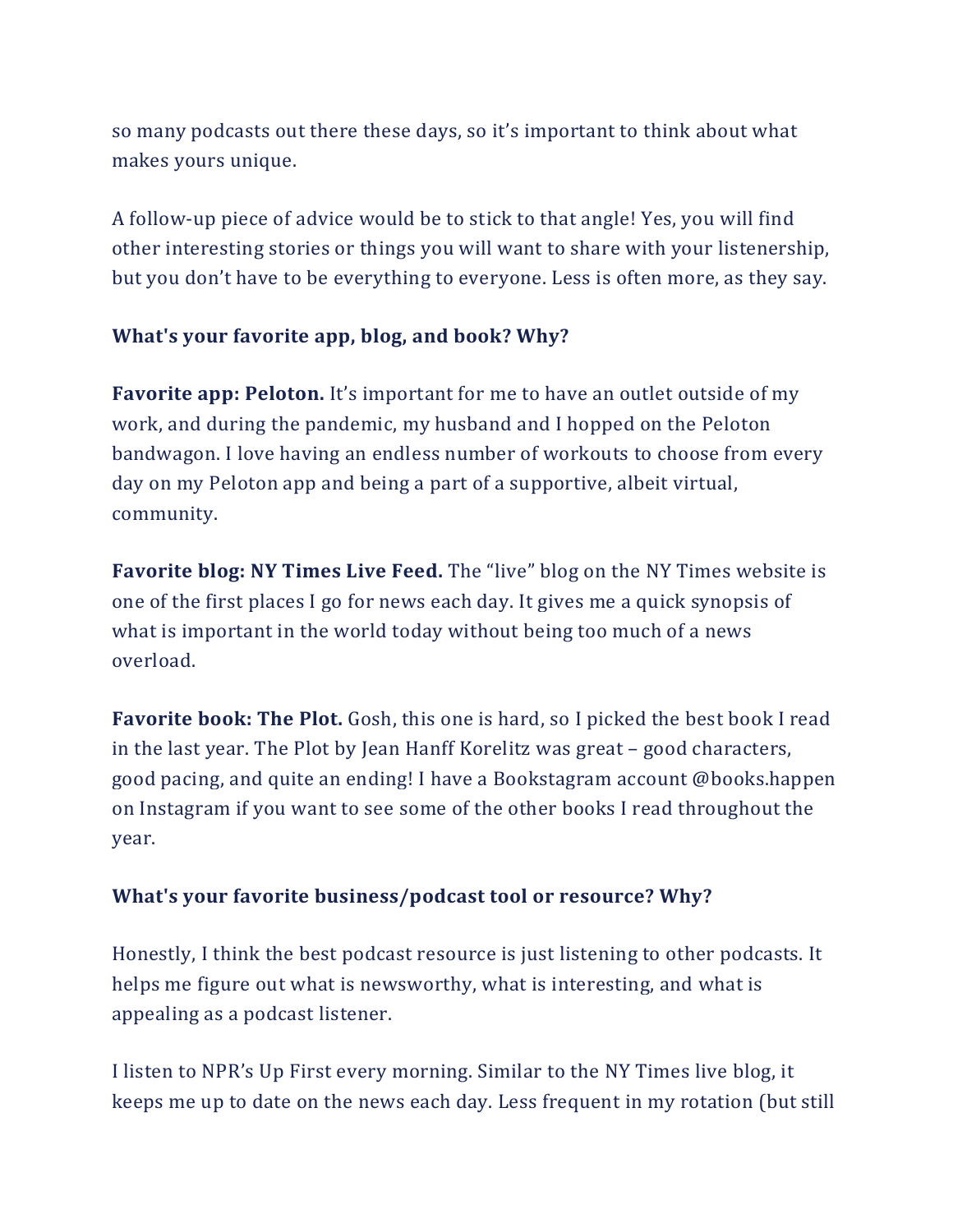great shows) are The Daily by the NY Times, which goes more in-depth into a newsworthy topic, and NPR's How I Built This with Guy Raz, which profiles entrepreneurs and how they built their businesses.

Also, WTF with Marc Maron is an outstanding podcast. I spent a lot of time listening to Marc Maron and how he interviews guests prior to starting my own podcast. Although I don't think I could ever be as good of an interviewer as Marc is, it is certainly something I aspire to.

#### **What projects do you have planned for the next six months?**

I am headed out to a healthcare technology conference in a couple of months – the first conference that I will attend in more than two years! I talked earlier about how I originally wanted to conduct all of my podcast interviews in person. I'm hoping to connect with people for interviews during that conference if I can. I recognize that even post-COVID (if that day ever comes), I will still do many of my interviews virtually, but it would be nice to start to weave in some interviews that I've conducted in person if possible.

#### **How can our readers connect with you?**

Both the Smarter Healthcare Podcast and my company, Dimensional Insight, can be found online, as well as on LinkedIn or Twitter.

#### Smarter Healthcare Podcast

<https://www.smarthcpodcast.com/>

<https://www.linkedin.com/company/smarthcpodcast/>

<https://twitter.com/SmartHCPodcast>

Dimensional Insight